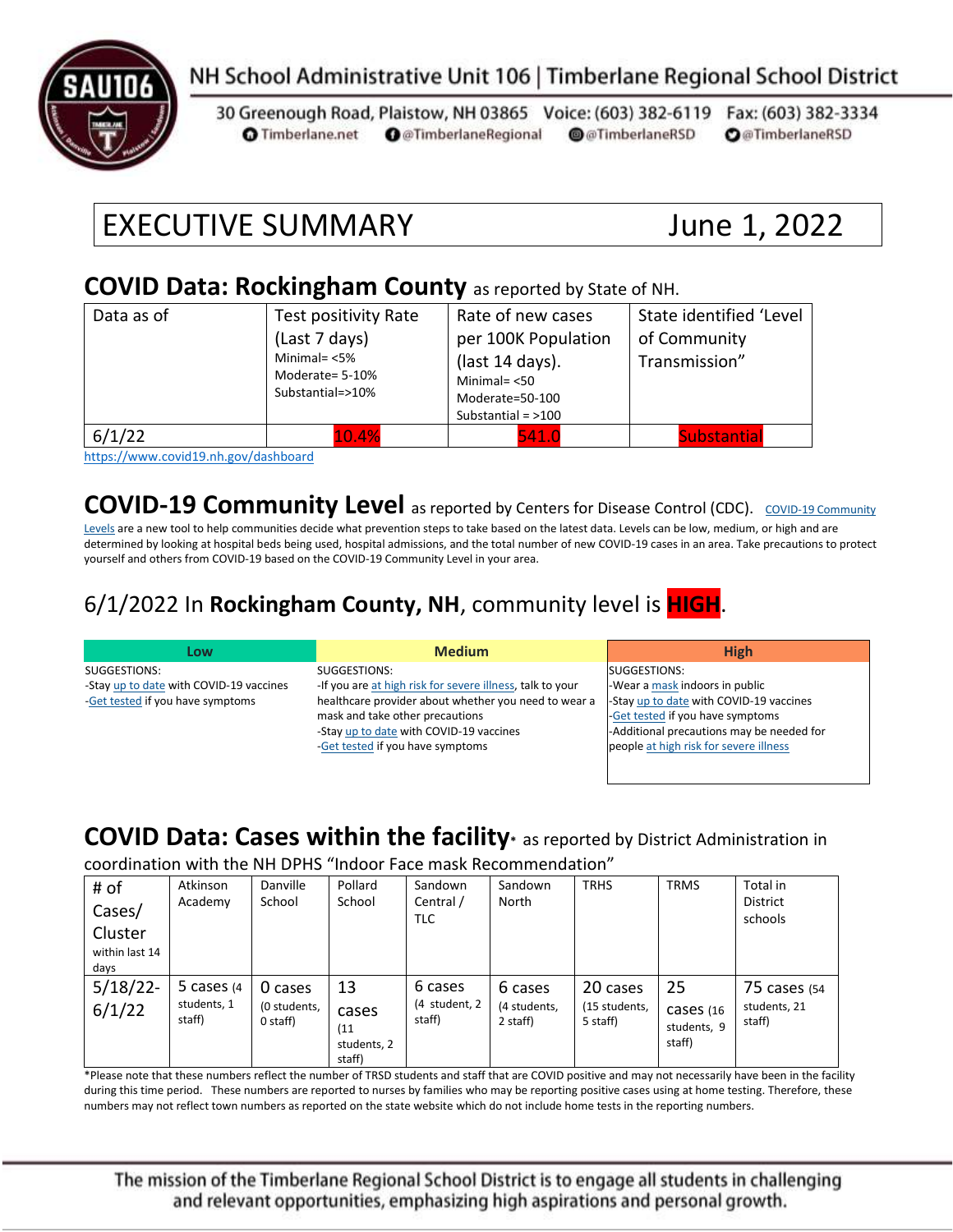



30 Greenough Road, Plaistow, NH 03865 Voice: (603) 382-6119 Fax: (603) 382-3334 **O** Timberlane.net **O** @TimberlaneRegional @@TimberlaneRSD **O**@TimberlaneRSD

#### **COVID Data: County and Local towns** as reported by State of NH and to inform TRSD

stakeholders.

|                              | Data as of $6/1/22$                             |                                                                |                                                                |                                |                                                  |  |
|------------------------------|-------------------------------------------------|----------------------------------------------------------------|----------------------------------------------------------------|--------------------------------|--------------------------------------------------|--|
| Geographical<br>Distribution | PCR test<br>positivity<br>rate (last 7<br>days) | Antigen and<br>PCR test<br>positivity<br>rate (last 7<br>days) | Rate of new cases<br>per 100K<br>Population (last 14<br>days). | <b>Active Cases</b><br>Total # | Percentage of<br>individuals fully<br>vaccinated |  |
| Atkinson                     | 10.8%                                           | 17.6%                                                          | 788                                                            | 33                             | 56.8%                                            |  |
| Danville                     | 17.9%                                           | 17.9%                                                          | 594                                                            | 12                             | 50.0%                                            |  |
| Plaistow                     | 11.1%                                           | 12.7%                                                          | 646                                                            | 18                             | 49.0%                                            |  |
| Sandown                      | Data<br>Suppressed*                             | Data<br>Suppressed*                                            | 480                                                            | 9                              | 51.2%                                            |  |
| Total 4 towns                | <b>Unable to</b><br>calculate                   | <b>Unable to</b><br>calculate                                  | 627                                                            | 72                             | 51.8%                                            |  |
| Rockingham<br>County         | 9.0%                                            | 10.4%                                                          | 541.0                                                          | 750                            | 62.2%                                            |  |

\* "Data Suppressed: For towns with metric counts between 1-4, data limited to protect the privacy of individuals. \*\* "Rate Not Calculated: For towns with cumulative cases between 1-25 in the last 14 days, data limited to protect the privacy of the infected." Per NH State.

UA- Data unavailable from state website



The mission of the Timberlane Regional School District is to engage all students in challenging and relevant opportunities, emphasizing high aspirations and personal growth.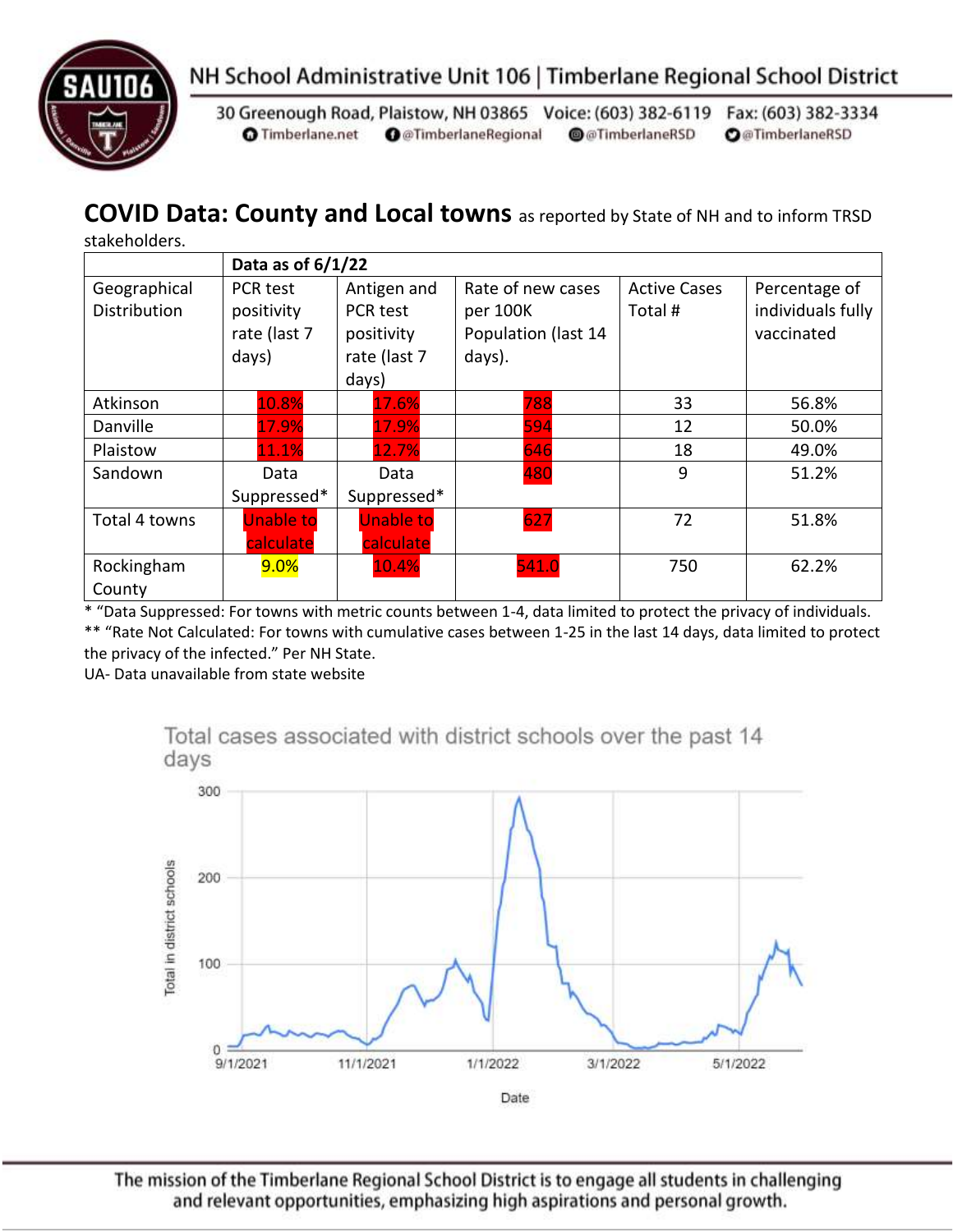

## NH School Administrative Unit 106 | Timberlane Regional School District

30 Greenough Road, Plaistow, NH 03865 Voice: (603) 382-6119 Fax: (603) 382-3334 **O** Timberlane.net **O** @TimberlaneRegional @@TimberlaneRSD **O**@TimberlaneRSD

Rockingham: Community level of transmission- new cases per 100k pop. 14 day avg.







The mission of the Timberlane Regional School District is to engage all students in challenging and relevant opportunities, emphasizing high aspirations and personal growth.